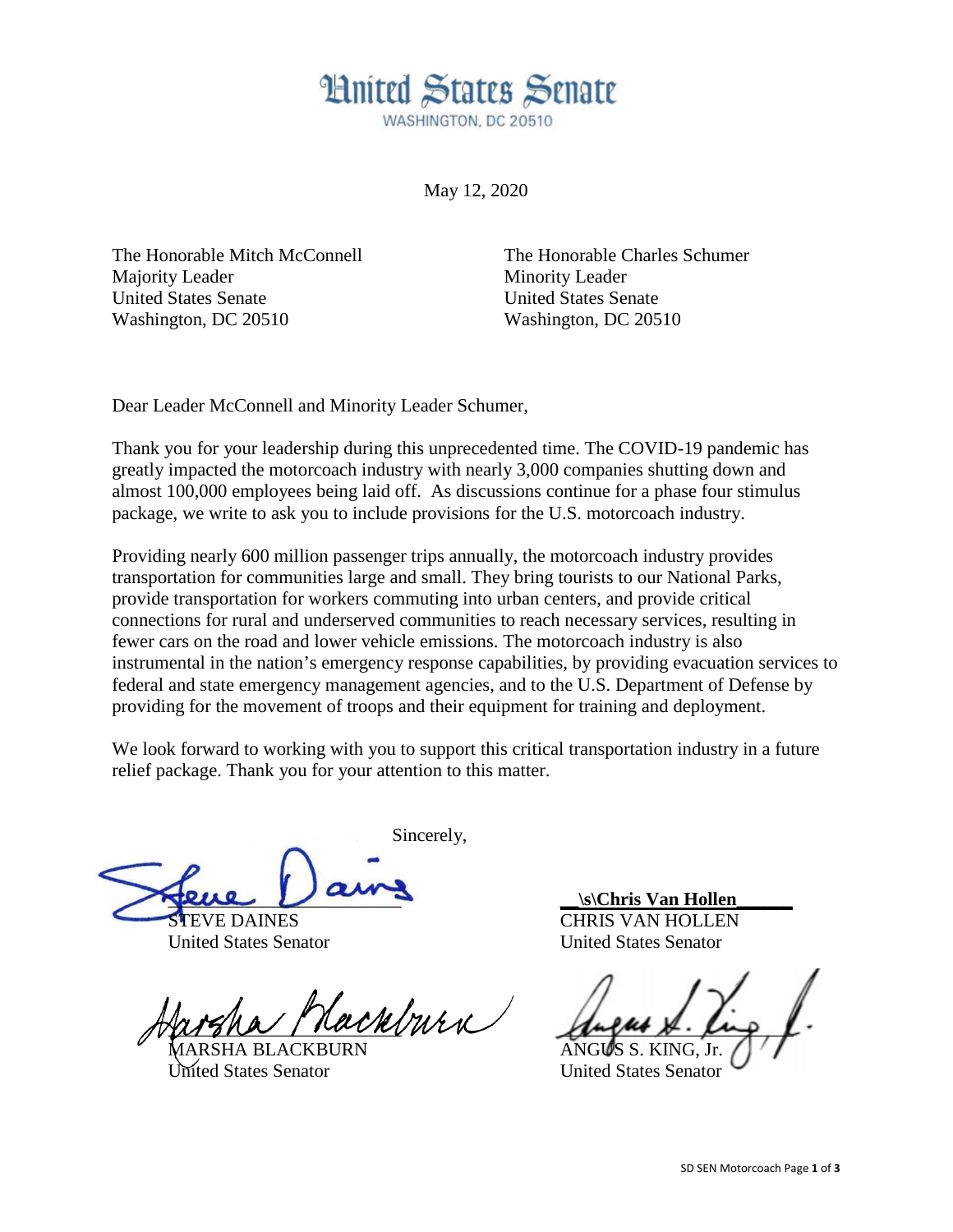**Hnited States Senate** 

WASHINGTON, DC 20510

 $\omega$ 

JONI K. ERNST United States Senator

 $\sim$   $\sim$   $\sim$   $\sim$   $\sim$ 

MICHAEL ROUNDS United States Senator

\_\_\_\_\_\_\_\_\_\_\_\_\_\_\_\_\_\_\_\_\_\_\_\_\_

THOM TILLIS United States Senator

 $\searrow$ RICHARD BURR

United States Senator

 $\sum_{i=1}^n a_i$ JOHN BOOZMAN

United States Senator

 $\mathcal{L}_{\text{sub}}$ 

LISA MURKOWSKI United States Senator

 $\mu$  ork  $\kappa$  was

RK R. WARNER United States Senator

**\_\_\s\Richard Blumenthal\_\_\_\_**

RICHARD BLUMENTHAL United States Senator

## **\_\_\s\Tim Kaine\_\_\_\_\_\_\_\_\_\_\_\_\_\_**

TIM KAINE United States Senator

**\_\_\s\Robert P. Casey, Jr.\_\_\_\_\_**

ROBERT P. CASEY, JR. United States Senator

 $\mathcal{I}$  and  $\mathcal{I}$  below

ARY C/PETERS United States Senator

 $Lwu \times 1 \text{Re}$ 

EDWARD J. MARKEY United States Senator

cover message ROBERT MENENDEZ

United States Senator

ricombilen

TH WARREN United States Senator